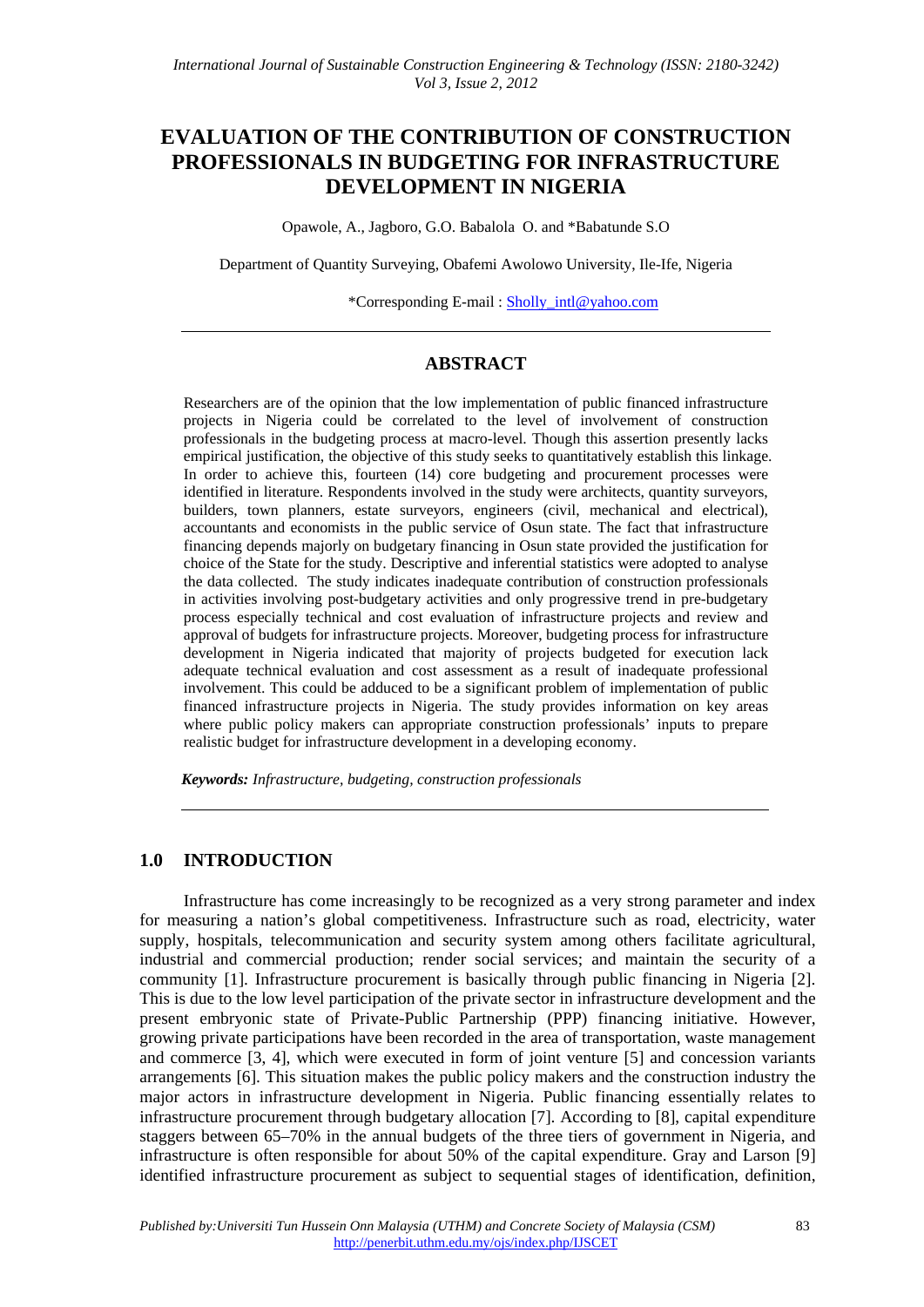planning, execution, and delivery, and these stages as crucial to success of infrastructure construction. Notwithstanding, sensitive stages, especially, identification, definition, planning, and budgeting, for infrastructure sector at macro level have been criticized to be dominated by the executive arm of the government with minimum input of the construction professionals [10, 11]. Oforeh [10] asserted that the policy makers who plan for infrastructure development in both the national and state budgets lack adequate knowledge of the complex technological processes of construction and the cost characteristics of infrastructure constructions. The study identified shortfall in budgetary allocation for infrastructure as the inability of the policy makers to plan adequately for the sector. This is evident from the present level of stock of infrastructure in Nigeria.

Aside the criticism that annual budgets are poorly planned in Nigeria, implementation of budget in Nigeria is identified to be characterized by fiscal indiscipline and bureaucracy, resulting most often in abandonment of projects [12, 10]. More significant problems of infrastructure development in Nigeria include insensitive and disjointed government policies; wrong application of procurement methods; deficient procurement procedures; and dominance of foreign technical manpower to the detriment of indigenous manpower [13]. As a result of these scenarios, infrastructure development in Nigeria do not record success as anticipated. In the light of the prominent role of infrastructure in improving the standard of living and economic growth, and the present scenarios in infrastructure development in Nigeria, this study focuses on appraising infrastructure development in Nigeria with specific emphasis on the contribution of construction professionals to the budgeting process for the infrastructure sector.

# **2.0 LITERATURE REVIEW**

Majority of studies on infrastructure development in Nigeria were limited to the socioeconomic aspect. Notable among these is [14] who studied investment in telecommunication infrastructure. The study showed that a US\$1 invested in telecommunication infrastructure generates an economic return of US\$6 by way of its impact on local employment and general economic growth. Studies by [15] and [16] related primarily to social and economic impact of infrastructure on national and regional economic growth and development. Findings from these studies similarly established positive correlation between investment in infrastructure and more rapid economic growth and decline in poverty.

Study by [17] relating to infrastructure development in the educational sector identified the financing of educational infrastructural projects as substantially through public budgetary allocation and concluded that poor funding is a major challenge in the development of educational sector in Nigeria. The issue of procurement and financing attracted the attention of [18] which studied on financing strategies for infrastructure development in Nigeria. The study which is an extension and extrapolation of [17] limited work on the educational sector, identified infrastructure financing in Nigeria as substantially through public budgetary allocation. It concluded that financing is one of the most fundamental issues that is germane to success of infrastructure development.

Olayiwola and Adeleye [19] study on the challenges and problems of rural infrastructural development in Nigeria highlighted the concept of rural infrastructural planning and examined the Nigerian rural infrastructural policies over the years 1960-1990. The major problems and challenges posed by the various rural infrastructural development identified include the lack of spatial focus in rural development planning; lack of perceptual focus in the development plans; restriction of means of rural infrastructural provision to public funding; and lack of action and appropriate institutional arrangements for the execution of rural infrastructural programmes.

Despite the preponderance of research effort, it appears no attempt has been made by researchers to investigate the fundamental reasons why infrastructure projects undertaken through public budgetary allocations are in most cases not fully and effectively implemented in Nigeria. This according to [11] and [10] was asserted to the low level of involvement of construction professionals in the budgeting process for the infrastructure sector. While this assertion presently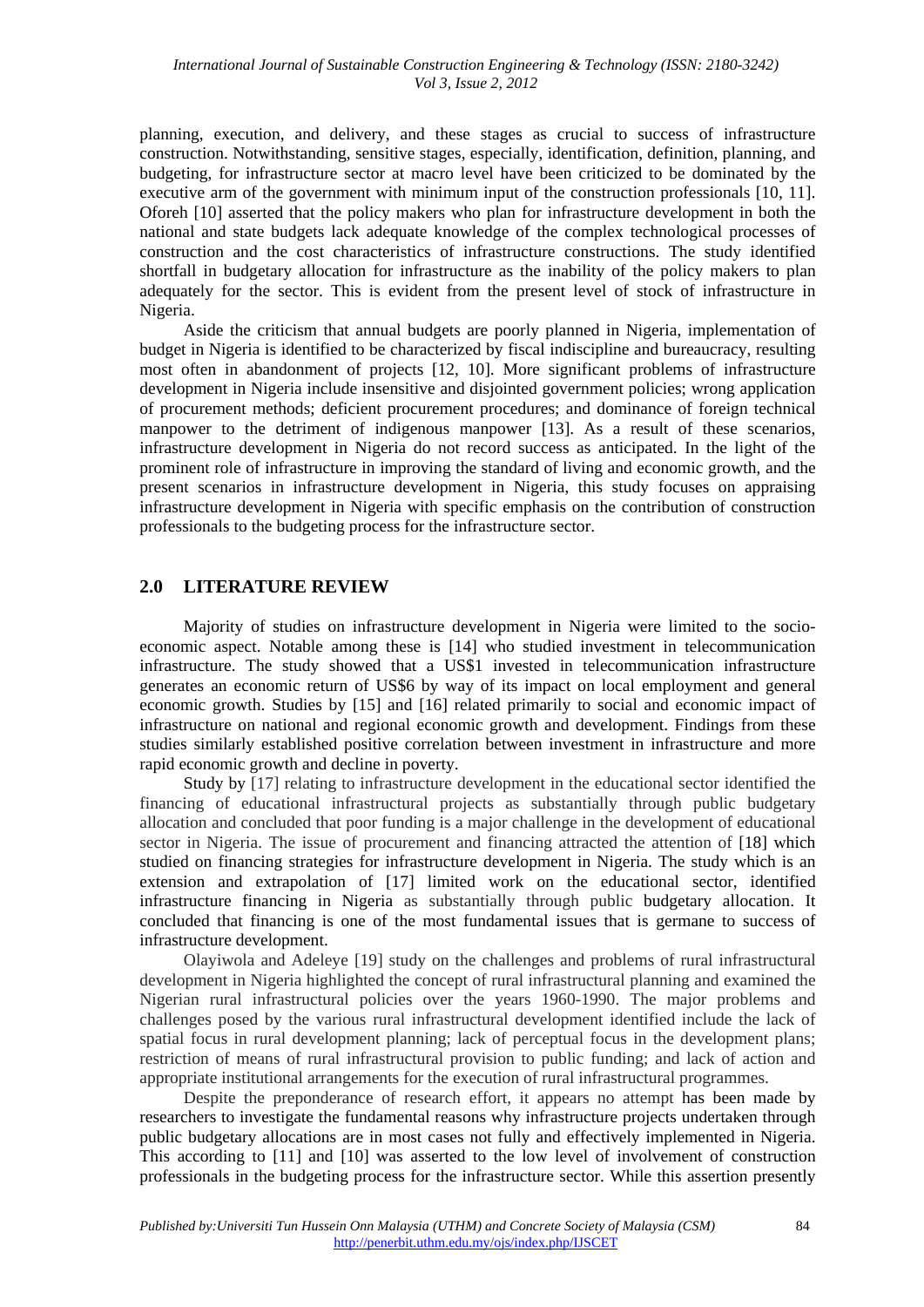lacks empirical justification, the objective of this study was to investigate a quantitative linkage between construction professionals and the budgeting process in the execution of infrastructure projects in Osun state, South western Nigeria.

Robert and Lynch [20] defined budget as an estimate of the government income and expenditure which occurs in four phases of process, that is, policy planning and resource analysis, policy formulation, policy execution and evaluating the entire process and system. According to Olufidipe [12], budgeting process include provision of the plan of action for implementing government programmes; preparation of the strategies for implementing the plan; issuance of call circulars to executive; preparation of budgets estimate; review and adjustment of the budget/estimates; preparation of consolidated estimate of revenue and expenditure (CERE) and its presentation to the to the legislators in form of appropriation bill and to the executive.

According to Robert and Lynch [20], the political executives see the budgeting process as a political event conducted in the political arena for political advantage while economic analysts view budgeting as a matter of allocating resources in terms of opportunity cost. The United State Agency for International Development [21] report identified the process of budgeting as a significant factor influencing infrastructure projects implementation in Nigeria. The study reported the major problems of the budgeting process as lack of political will and commitment to abide by stipulated rules and budget guidelines; inability to develop a macro-economic framework for budget formulation; ambiguities in the roles of various agencies involved in the formulation and monitoring of the budget; periodic changing of budget line items classifications; lack of coordination in the disbursement of funds after budget approval and slow budget process fraught with errors.

Oforeh [10] and Mogbo [11] assessed the stages involved in infrastructure development, especially, identification, definition, planning, and budgeting, at macro-level as being dominated by the executive arm of the government with minimum input of the construction professionals in Nigeria. Oforeh [10] further asserted that the policy makers who plan for infrastructure development in both the national and state budgets lack adequate knowledge of the complex technological processes of construction and the cost characteristics of infrastructure constructions. The study further identified shortfall in budgetary allocation to infrastructure as the inability of the policy makers to plan adequately for the sector and thus consequently have impacted negatively on implementation of infrastructural projects in Nigeria. Upon this theoretical background, this study assessed the quantitative linkage between construction professionals and the budgeting process in the execution of infrastructure projects in Osun state, South western Nigeria.

#### **3.0 METHODOLOGY**

The data for this study were collected through structured questionnaire administered on building industry and other allied financial experts that are involved in the execution of infrastructural projects. These respondents include architects, quantity surveyors, builders, town planners, estate surveyors, engineers (civil, mechanical and electrical), accountants and economists in the public service of Osun state. The issues included in the study are related to the assertion raised by [11] and [10] on the significance of contribution of construction professionals to budgeting for infrastructure development at macro-level in Nigeria. The choice of Osun state, in the South-western region of Nigeria, as the study area was justified by fact that infrastructure development in the state depends substantially on budgetary financing [22]. A total of seventytwo (72) questionnaire were completed by 6 architects, 4 quantity surveyors, 6 town planners, 5 estate surveyors, 4 builders, 21 engineers (mechanical, civil, and electrical) and 26 economists/accountants which represented a response rate of 70% of total 106 questionnaires administered. The distribution of the respondents is shown in figure 1. The questionnaire was of two parts. The first part identified the demographic features of the respondents and the second part relates to involvement of the professionals in infrastructure budgeting process. The respondents were asked to score the extent of their involvement in the budgeting for infrastructure sector in the State on the scale of 0-100% where 0 represents lowest ranking and 100 representing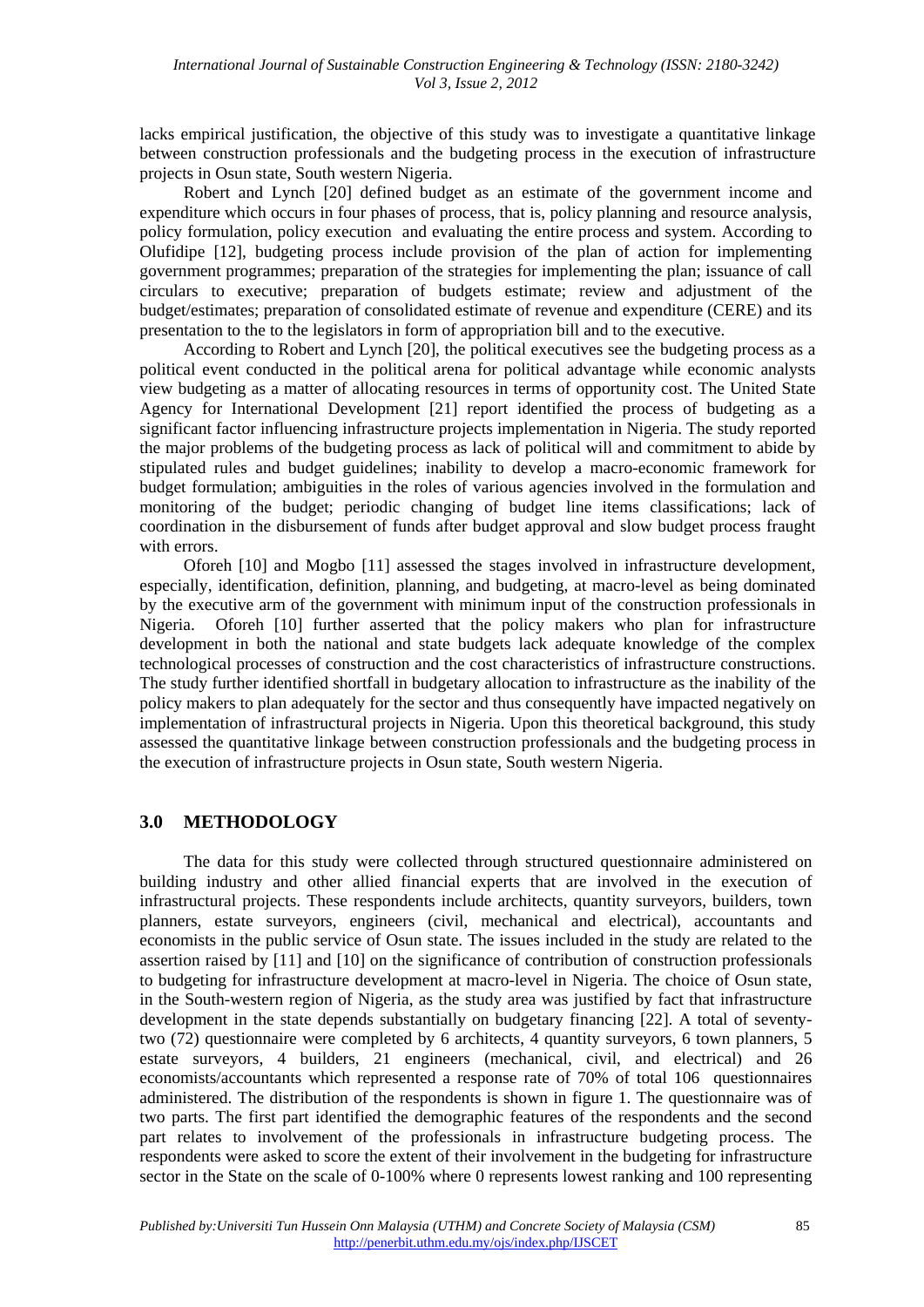highest ranking. The results were presented in tables 1 and 2. The data obtained was analyzed by descriptive and inferential statistics.

## **4.0 RESULTS AND DISCUSSIONS**

Figure 1 shows the percentage representation of the respondents as 8.3% for architects, 8.3% for town planners, 5.6% for builders, 5.6% for quantity surveyors, 29.2% for engineers, 6.9% for estate surveyors and 36.1% for economists/accountants. Moreover, the respondents were restricted to professionals with official cadre ranging between principal to directors. These are the officials that were purported to have been involved in government decision making process including budgeting and stand the position to supply reliable data for the study.



**Figure 1:** Respondents Classification by Profession



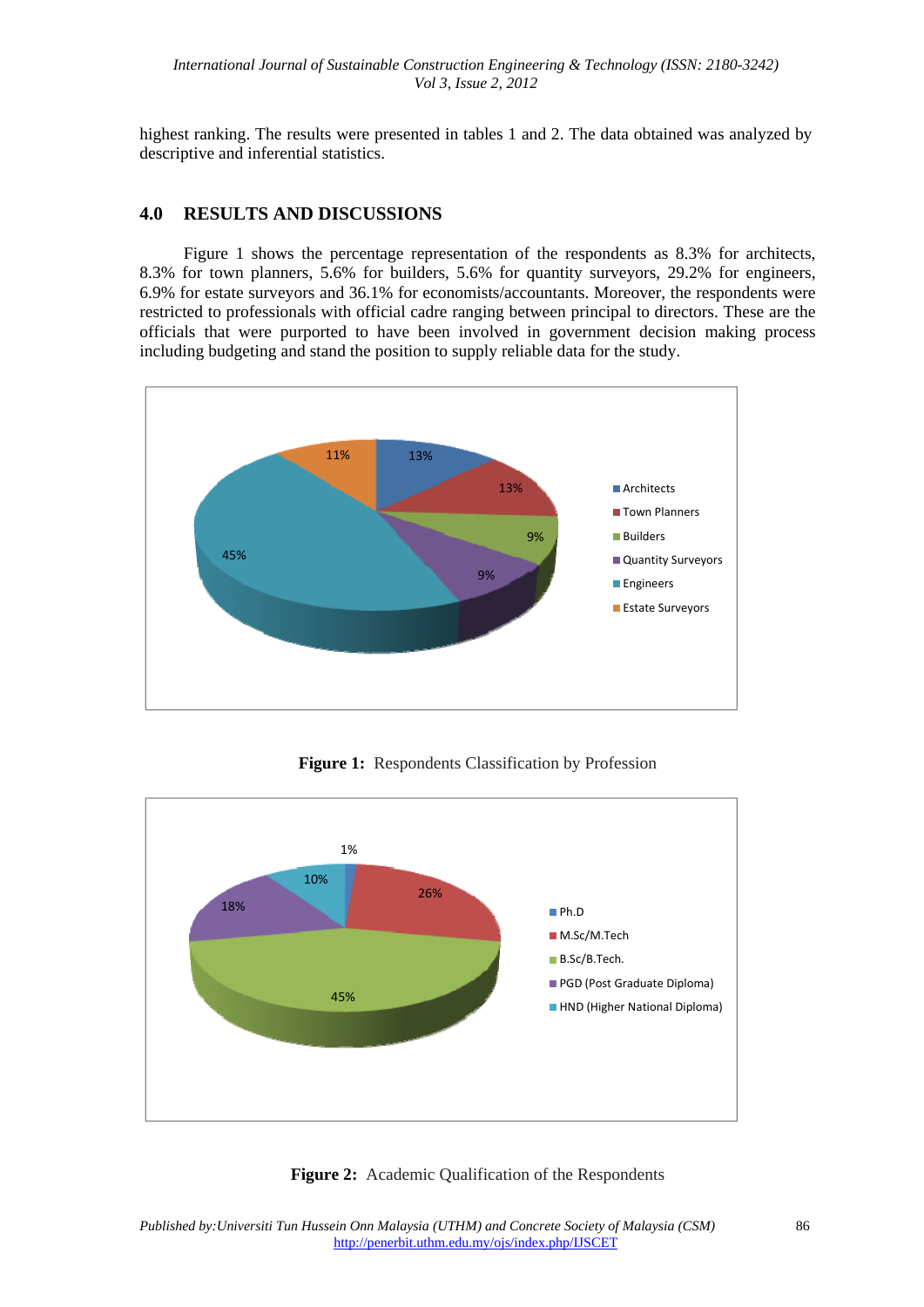#### *International Journal of Sustainable Construction Engineering & Technology (ISSN: 2180-3242) Vol 3, Issue 2, 2012*

Figure 2 shows that 26.4% of the respondents are holders of Master of Science or Masters of Technology; 44.5% are holders of Bachelor of Science or Bachelor of Technology; 18.1% obtained Post Graduate Diploma (PGD); 9.7% holds Higher National Diploma (HND); and 1.4% holds Doctor of Philosophy. The results show that all the respondents possess the minimum registration qualification of their various professional bodies in Nigeria and are of adequate academic training to supply reliable data for this study.

In Figure 3 the mean industry work experience is estimated as 14 years, which represents the working experience of about 52% of the respondents. With this average working experience of fourteen years, respondents are deemed experience enough to supply reliable date for this study.



**Figure 3:** Working Experience of Respondents

Figure 4 shows the professional qualification of the respondents. The result shows that the respondents are either associate or corporate members of the various professional bodies or posses some other professional qualification. This shows that the respondents are in the position to supply reliable data for the research.



**Figure 4:** Professional Qualification of the Respondents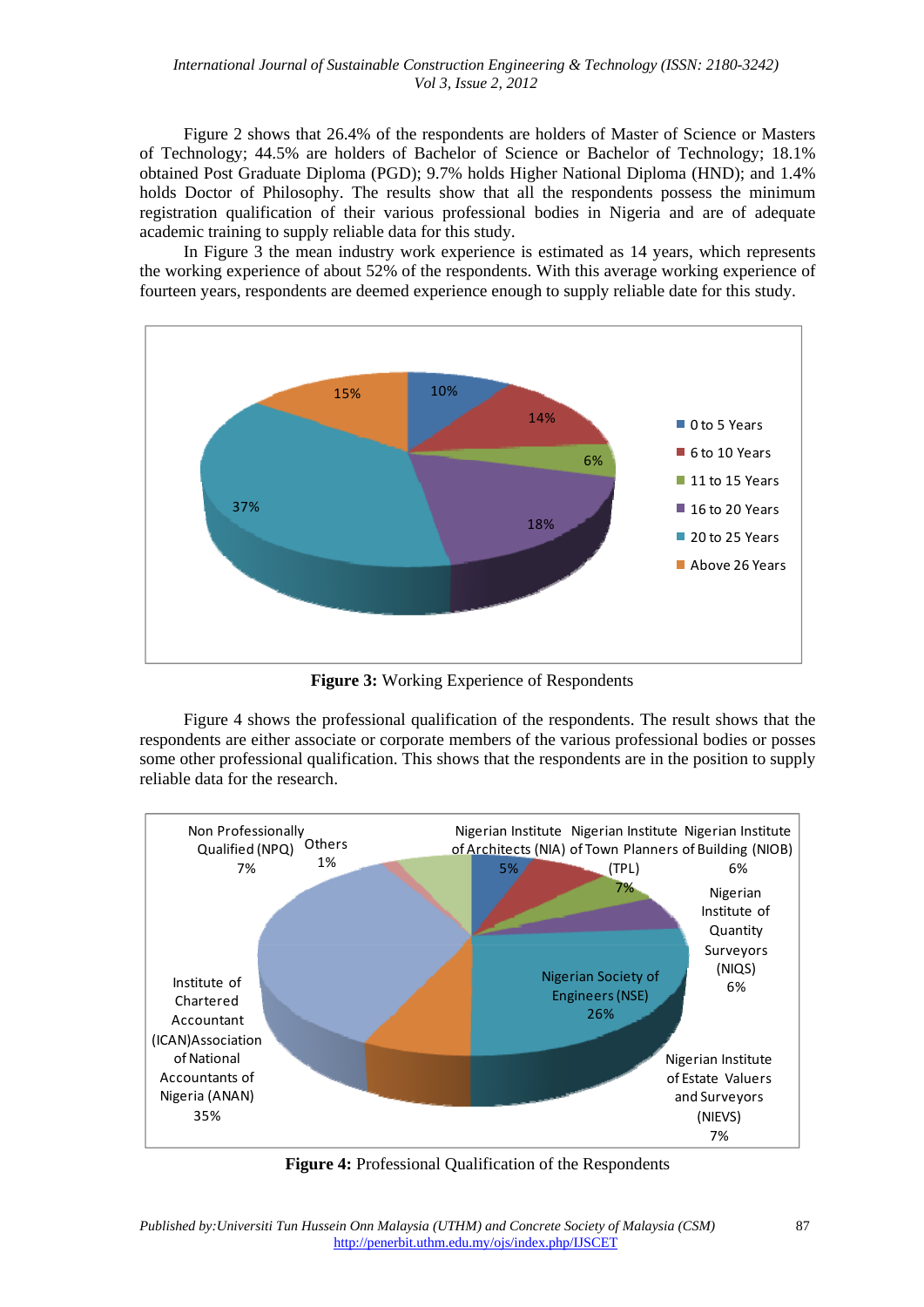Tables 1 and 2 show the quantitative contribution of construction professionals in budgeting process for infrastructure development. For the Architects, the tables reveal the highest contribution of 75.50% which are equal for participation in projects execution, monitoring and evaluation process; and projects cost monitoring and control activities. Next to these are participation in projects tender and selection process, drafting of projects contractual agreement/documentation; preparation of budget estimate for infrastructure projects; and finalization of the draft budget for overall infrastructure sector with percentage contribution of 72.17%, 63.75, and 55.42% and 52.08% respectively. The least on the ranking are part of budget committee to identify the state's infrastructure needs; participation in developing of budget strategy to accommodate the infrastructure needs; preparation of budget circular which gives guidelines for the preparation of infrastructure sector budgets; with respective percentage contribution of 38.67%, 38.75%, and 40.33%.

In the case of Town Planners, the percentage contribution ranges between 20.25% - 43.83%. Preparation of budget estimate for infrastructure projects; part of budget committee to identify the state's infrastructure needs; and participation in review and approval of budget estimate for infrastructure projects which received the highest ranking of 43.83%, 35.42%, and 33.75% respectively still fall below average. The tables reveal the least contribution in project budget auditing activity (20.25%); preparation of the macro-economic framework (22.00%) and drafting of projects contractual agreement/documentation (22.00%).

The tables reveal a percentage contribution of 78.00% for participation in projects execution, monitoring and evaluation process; equal percentage contribution of 65.50% for drafting of projects contractual agreement/documentation; participation in projects tender and selection process; and projects cost monitoring and control activities; 58.00% for preparation of budget estimate for infrastructure projects; and 55.50% for project budget auditing activity for quantity surveyors.

|                                                                                                                                            | <b>Construction Professionals (%)</b> |            |       |                                     |       |                                          | <b>Financial</b><br><b>Administrato</b><br>rs $(\%$ |                                 |
|--------------------------------------------------------------------------------------------------------------------------------------------|---------------------------------------|------------|-------|-------------------------------------|-------|------------------------------------------|-----------------------------------------------------|---------------------------------|
| <b>Process Involved</b>                                                                                                                    | Arch.                                 | <b>TPL</b> | Bldr. | Quan<br>tity<br><b>Surv</b><br>eyor | Engr. | <b>Estat</b><br>e<br><b>Surv</b><br>eyor | Aggr<br>eg.                                         | Accountant/<br><b>Economist</b> |
| Preparation<br>of<br>the<br>macroeconomic<br>framework<br>for<br>of<br>development<br>infrastructure sector                                | 50.42                                 | 22.00      | 58.00 | 30.38                               | 42.57 | 45.50                                    | 41.51                                               | 43.52                           |
| Preparation of a budget<br>circular which<br>gives<br>guidelines<br>for<br>the<br>of<br>preparation<br>infrastructure<br>sector<br>budgets | 40.33                                 | 32.00      | 55.50 | 15.38                               | 41.10 | 53.50                                    | 40.61                                               | 50.08                           |
| of<br>budget<br>Part<br>identify<br>committee<br>to<br>the state's infrastructure<br>needs                                                 | 38.67                                 | 35.42      | 58.00 | 27.88                               | 48.29 | 43.50                                    | 42.37                                               | 50.06                           |
| Participation<br>in<br>pre-<br>budgetary technical and<br>evaluation<br>$\sigma$ f<br>cost<br>infrastructure projects                      | 48.75                                 | 32.08      | 60.50 | 48.00                               | 51.19 | 59.50                                    | 50.68                                               | 53.17                           |

**Table 1:** Contribution of Construction Professionals in Budgeting for Infrastructure Development in Osun State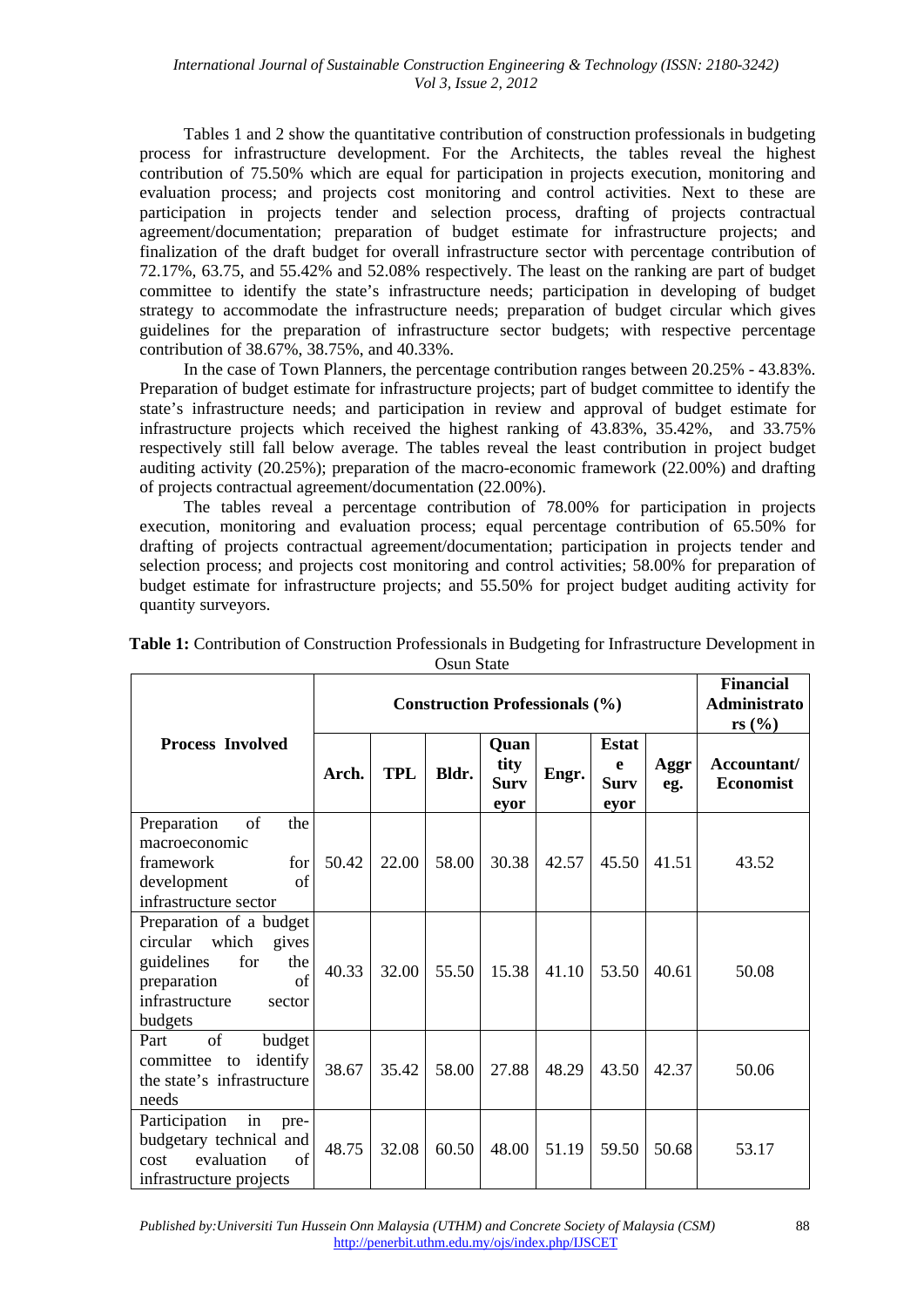|  |                             | International Journal of Sustainable Construction Engineering & Technology (ISSN: 2180-3242) |  |  |
|--|-----------------------------|----------------------------------------------------------------------------------------------|--|--|
|  | <i>Vol 3, Issue 2, 2012</i> |                                                                                              |  |  |

| Participation<br>in<br>developing of<br>budget<br>strategy<br>to<br>accommodate<br>the                    | 38.75 | 30.42 | 68.00 | 43.00 | 38.79 | 55.50 | 43.07 | 45.10 |
|-----------------------------------------------------------------------------------------------------------|-------|-------|-------|-------|-------|-------|-------|-------|
| infrastructure needs                                                                                      |       |       |       |       |       |       |       |       |
| Preparation of<br>budget<br>estimate<br>for<br>infrastructure projects                                    | 55.42 | 43.83 | 65.50 | 58.00 | 56.90 | 53.50 | 54.83 | 55.48 |
| Participation in review<br>and approval of budget<br>estimate<br>for<br>infrastructure projects           | 45.33 | 33.75 | 63.00 | 48.00 | 53.07 | 53.50 | 50.01 | 50.85 |
| Finalization of the draft<br>for<br>budget<br>overall<br>infrastructure sector                            | 52.08 | 25.42 | 60.50 | 30.38 | 42.57 | 51.50 | 43.04 | 44.25 |
| in<br>Participation<br>preparation<br>of<br>implementation plan of<br>budget for infrastructure<br>sector | 45.42 | 23.75 | 60.50 | 50.38 | 42.10 | 53.50 | 42.84 | 47.75 |
| Drafting<br>of<br>projects<br>contractual<br>agreement/documentatio<br>n                                  | 63.75 | 22.00 | 78.00 | 65.50 | 50.17 | 31.30 | 48.00 | 52.35 |
| Participation in projects<br>selection<br>tender<br>and<br>process                                        | 72.17 | 30.33 | 78.00 | 65.50 | 53.07 | 43.50 | 54.80 | 51.19 |
| Participation in projects<br>execution,<br>monitoring<br>and evaluation process                           | 75.50 | 23.67 | 75.50 | 78.00 | 67.86 | 47.40 | 64.37 | 49.65 |
| Projects cost monitoring<br>and control activities                                                        | 75.50 | 25.25 | 75.50 | 65.50 | 61.67 | 45.50 | 58.50 | 50.40 |
| Project budget auditing<br>activity                                                                       | 47.08 | 20.25 | 75.50 | 55.50 | 43.02 | 47.50 | 44.53 | 47.35 |

**Source**: Author's Field Survey (2010)

Legend: Arc =Architect; TPL= Town Planner; Bldr = Builder; Engr = Engineer; Aggreg =Aggregate

**Table 2:** Ranking of Contribution of Construction Professionals in Budgeting for Infrastructure Development

| <b>Process Involved</b>                                                                                               | <b>Construction Professionals (%)</b> |                |                 |           |          |     |               | <b>Financial</b><br>Administrato<br>rs $(\%$ |
|-----------------------------------------------------------------------------------------------------------------------|---------------------------------------|----------------|-----------------|-----------|----------|-----|---------------|----------------------------------------------|
|                                                                                                                       | Arc<br>h                              | <b>TP</b><br>L | <b>Bld</b><br>r | <b>QS</b> | En<br>gr | E S | Aggrega<br>te | Accountant/<br><b>Economist</b>              |
| Preparation<br>of<br>the<br>macroeconomic framework for<br>development of infrastructure<br>sector                    | 7                                     | 12             | 12              | 11        | 10       | 10  | 14            | 14                                           |
| Preparation of a budget circular<br>which gives guidelines for the<br>preparation of infrastructure<br>sector budgets | 12                                    |                | 14              | 14        | 12       | 3   |               |                                              |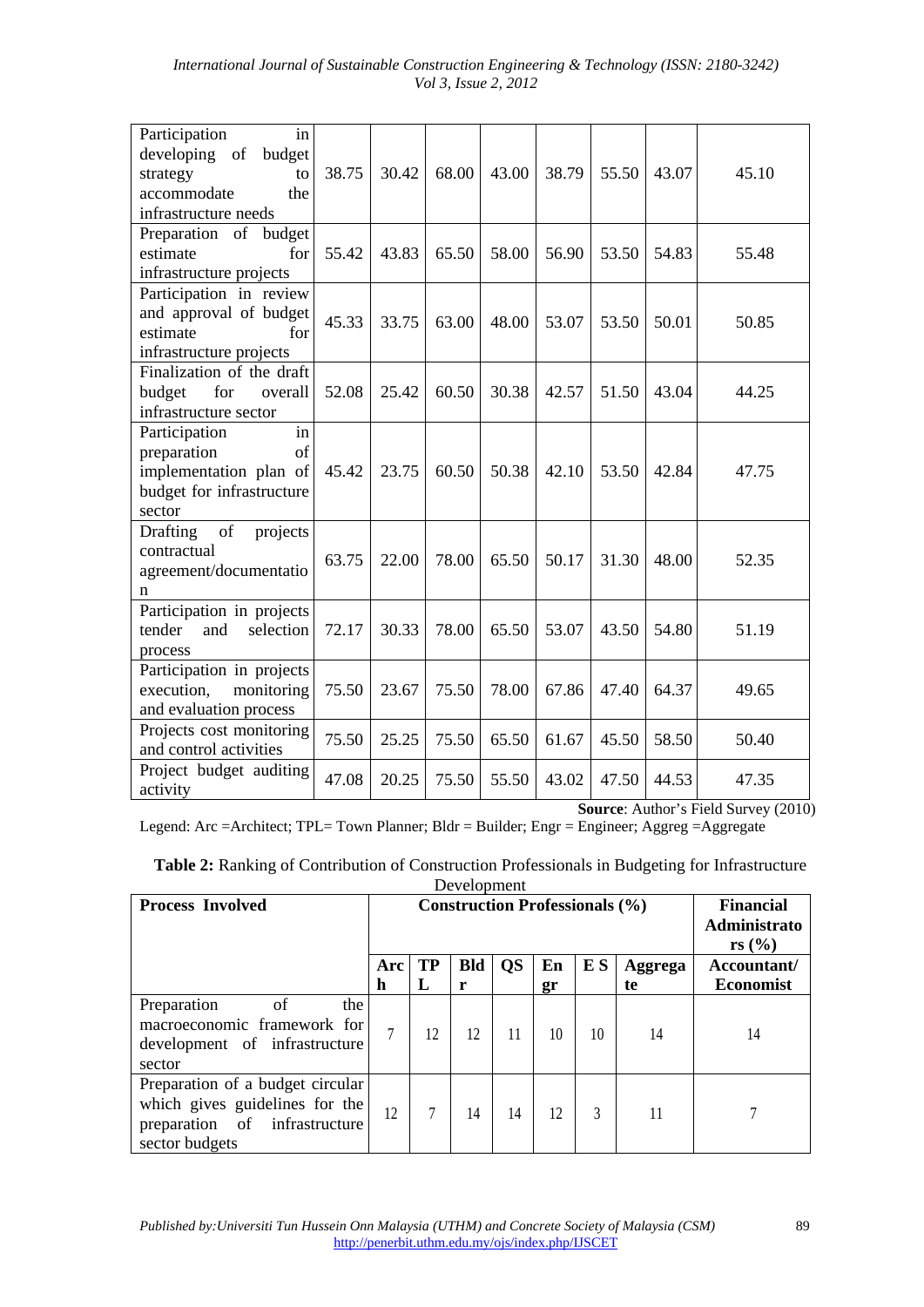| International Journal of Sustainable Construction Engineering & Technology (ISSN: 2180-3242) |                             |  |  |  |
|----------------------------------------------------------------------------------------------|-----------------------------|--|--|--|
|                                                                                              | <i>Vol 3, Issue 2, 2012</i> |  |  |  |

| Part of budget committee to<br>the<br>identify<br>state's<br>infrastructure needs             | 14             | $\mathfrak{D}$ | 12             | 13             | 8      | 12             | 9      | 8              |
|-----------------------------------------------------------------------------------------------|----------------|----------------|----------------|----------------|--------|----------------|--------|----------------|
| Participation in pre-budgetary<br>technical and cost evaluation of<br>infrastructure projects | 8              | 6              | 9              | 8              | 6      | 1              | 5      | $\overline{2}$ |
| Participation in developing of<br>budget strategy to accommodate<br>the infrastructure needs  | 13             | 5              | 6              | 10             | 14     | $\overline{c}$ | 13     | 12             |
| Preparation of budget estimate<br>for infrastructure projects                                 | 5              | 1              | 7              | 5              | 3      | 3              | 3      | 1              |
| Participation in review<br>and<br>approval of budget estimate for<br>infrastructure projects  | 11             | 3              | 8              | 8              | 4      | 3              | 6      | 5              |
| Finalization of the draft budget<br>for overall infrastructure sector                         | $\mathsf{6}$   | 8              | 9              | 11             | 10     | 7              | 12     | 13             |
| Participation in preparation of<br>implementation plan of budget<br>for infrastructure sector | 10             | 10             | 9              | 7              | 12     | 3              | 10     | 10             |
| Drafting of projects contractual<br>agreement/documentation                                   | $\overline{4}$ | 12             | 1              | $\overline{2}$ | $\tau$ | 14             | $\tau$ | 3              |
| Participation in projects tender<br>and selection process                                     | 3              | 4              | 1              | $\overline{2}$ | 4      | 12             | 4      | 4              |
| Participation<br>projects<br>in<br>execution,<br>monitoring<br>and<br>evaluation process      | 1              | 11             | $\mathfrak{D}$ | 1              | 1      | 9              | 1      | 9              |
| Projects cost monitoring<br>and<br>control activities                                         | 1              | 9              | $\overline{2}$ | 2              | 2      | 10             | 2      | 6              |
| Project budget auditing activity                                                              | 9              | 14             | 2              | 6              | 9      | 8              | 8      | 11             |

**Source**: Author's Field Survey (2010)

Legend: Arc = Architect; TPL= Town Planner; Bldr = Builder; Engr = Engineer; Aggreg = Aggregate

On the lower scale of the ranking of quantity surveyors' contribution, the tables reveal 15.38% for preparation of a budget circular which gives guidelines for the preparation of infrastructure sector budgets; 27.88% for participation in identifying the state's infrastructure needs; equal percentage contribution of 30.38% for both preparation of the macro-economic framework for development of infrastructure sector; and finalization of the draft budget for overall infrastructure sector.

The contribution of engineers in projects execution, monitoring and evaluation process ranks first with the percentage contribution of 67.86%. Following this closely are projects cost monitoring and control activities with percentage contribution of 61.67%; preparation of budget estimate for infrastructure projects with percentage contribution of 56.90%; and participation in review and approval of budget estimate for infrastructure projects; and participation in projects tender and selection process with equal percentage contribution of 53.07%. The contribution was least in participation in developing of budget strategy to accommodate the infrastructure needs with mean percentage contribution of 38.79%; participation in preparation of implementation plan of budget for infrastructure sector; and preparation of a budget circular which gives guidelines for the preparation of infrastructure sector budgets both with percentage contribution of 42.10%; and finalization of the draft budget for overall infrastructure sector and preparation of the macroeconomic framework for development of infrastructure sector both also with percentage contribution of 42.57%.

Builders' contribution in drafting of projects contractual agreement/documentation; and projects tender and selection process ranked first with the mean percentage of 78.00% for both,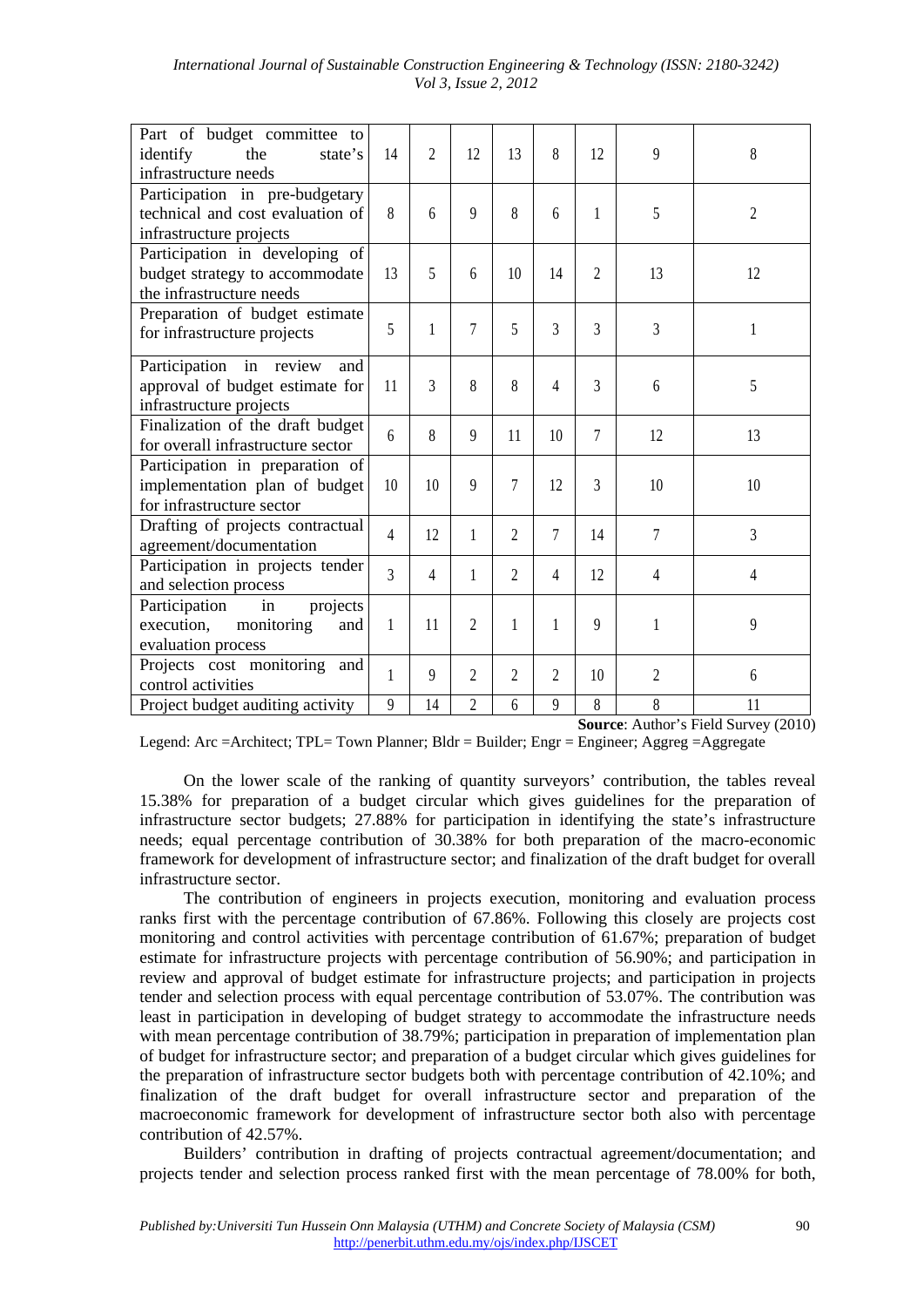followed by projects' cost monitoring and control activities; projects budget auditing activity; and participation in projects execution, monitoring and evaluation process each with percentage contribution of 75.50%. Participation in developing of budget strategy to accommodate the infrastructure needs was ranked sixth with percentage contribution of 68.00%. Preparation of a budget circular which gives guidelines for the preparation of infrastructure sector budgets ranked lowest with 55.50% followed by preparation of the macro-economic framework for development of infrastructure sector and part of budget committee to identify the state's infrastructure needs both with equal ranking of 58.00%. On overall, the rankings reveal a range of 55.50% - 78.00% for builders.

The contribution of estate surveyors shows participation in technical and cost evaluation of infrastructure projects which is ranked first with the percentage contribution of 59.50%. Following this closely are developing of budget strategy to accommodate the infrastructure needs with percentage contribution of 55.50%; participation in review and approval of budget estimate for infrastructure projects and preparation of implementation plan of budget; preparation of a budget circular which gives guidelines for the preparation of infrastructure sector budgets; and preparation of budget estimate for infrastructure projects with equal percentage contribution of 53.50%. Low contributions were obtained in drafting of projects contractual agreement/documentation (43.50%); and participation in projects tender and selection process; and participation in identification of the state's infrastructure needs both with percentage contribution of 31.30%.

For the financial administrators, that is economists and accountants, the tables reveal the mean contribution of 55.48% for preparation of budget estimate which received the highest ranking. Next to this is technical and cost evaluation of infrastructure projects with percentage contribution of 53.17%; drafting of projects contractual agreement/documentation with contribution of 52.35%; and projects tender and selection process with contribution of 51.19%. Low contributions were obtained in preparation of the macro-economic framework for development of infrastructure sector with contribution of 43.52%; finalization of the draft budget for overall infrastructure sector with 44.25%; and developing of budget strategy to accommodate the infrastructure needs with contribution of 45.10%.

Aggregating the contribution of the construction professionals, the tables reveal contributions that are above average (50.00%) in processes involving projects execution, monitoring and evaluation process (59.06%); projects cost monitoring and control activities (55.58%); preparation of budget estimate for infrastructure projects (55.06%); projects tender and selection process (53.50%); pre-budgetary technical and cost evaluation of infrastructure projects (51.58%); and review and approval of budget estimate for infrastructure projects (51.58%). Their contribution ranges between 15.18% - 49.57% which are below average (50.00%) for other processes which are substantially pre-budgetary process.

These results show that architects are only involved in the budgeting process involving projects execution, monitoring and evaluation process; projects cost monitoring and control activities; project tender and selection process; drafting of projects contractual agreement/documentation; and preparation of budget estimate for infrastructure projects and finalization of the draft budget for overall infrastructure sector. The results also indicate that architects are not adequately involved in identifying the state's infrastructure needs; developing of budget strategy to accommodate the infrastructure needs and preparation of a budget circular which gives guidelines for the preparation of infrastructure sector budgets. From the broad classification of budgeting process for infrastructure development into pre-budgetary and postbudgetary exercise, these results show that architects are only adequately involved in the postbudgetary aspect of the budgeting process for infrastructure development.

Moreover, the results show that the contribution of the town planners has not been adequately incorporated into the budgeting process for infrastructural development. Progressive contributions, however, exist in preparation of budget estimate for infrastructure projects and identification of the state's infrastructure needs. The contribution of the town planners in the postbudgetary processes on average is also revealed to be grossly low.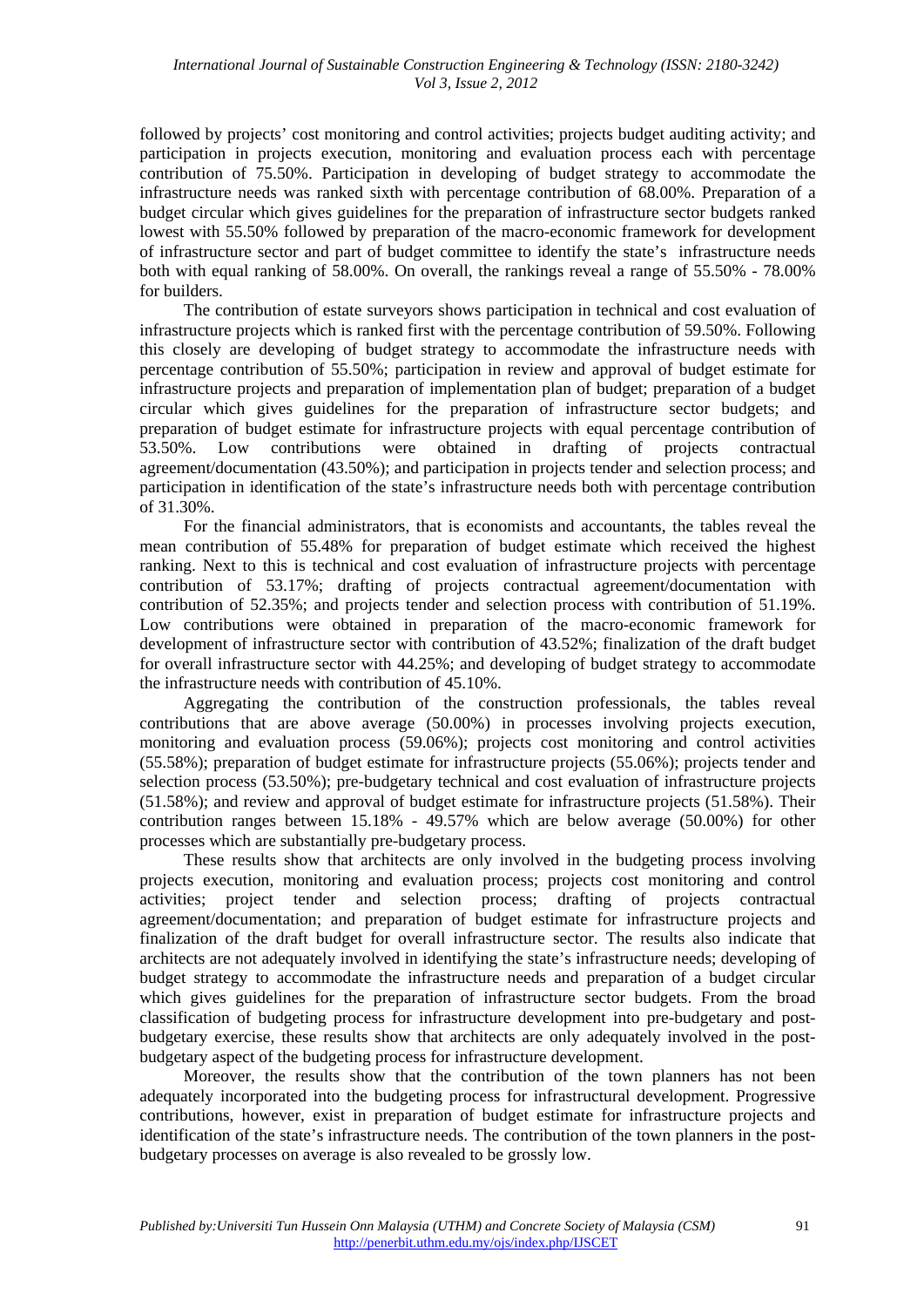The results show a relatively low contribution of quantity surveyors in activities involving pre-budgetary processes, that is, preparation of budget circular which gives guidelines for the preparation of infrastructure sector budget; identification of the state's infrastructure needs; finalization of the draft budget for overall infrastructure sector and preparation of the macroeconomic framework for infrastructure development. The results, however, show an improved contribution in activities involving post-budgetary process compared to that obtainable in the contribution of town planners. The results also show that, similarly to those obtainable for quantity surveyors, engineers are only adequately involved in projects execution, monitoring and evaluation process; projects cost monitoring and control activities; preparation of budget estimate for infrastructure projects; and participation in review and approval of budget estimate for infrastructure projects; and participation in projects tender and selection process which also represent the post-budgetary activities of the budgeting process.

The involvement of the engineers is, however, below average in budgeting process involving developing of budget strategy to accommodate the infrastructure needs; preparation of implementation plan of budget for infrastructure sector; and preparation of a budget circular which gives guidelines for the preparation of infrastructure sector budgets; and finalization of the draft budget for overall infrastructure sector and preparation of the macroeconomic framework for development of infrastructure sector.

Furthermore, the results show that, similarly to other construction professionals, builders are adequately involved in the post-budgetary process, that is, drafting of project contractual agreement/documentation; tender and selection process; projects execution, monitoring and evaluation process; projects cost monitoring and control activities and project auditing activity. The results also indicate that builders contribute more on the average in the pre-budgetary process in comparison with the contributions obtainable for other construction professionals**.** 

The results show that estate surveyors are involved majorly in activities involving technical and cost evaluation of infrastructure projects; developing of budget strategy to accommodate the infrastructure needs; participation in review and approval of budget estimate for infrastructure projects and preparation of implementation plan of budget for infrastructure sector; preparation of a budget circular which gives guidelines for the preparation of infrastructure sector budgets; and preparation of budget estimate for infrastructure projects. However, unlike those obtainable for architects, quantity surveyors, engineers, the results show that estate surveyors are more adequately involved in the pre-budgetary activities.

While the results show an average contribution of the financial administrators, that is accountants/economists, in both the pre-budgetary and post-budgetary processes, the contribution in processes involving preparation of the macroeconomic framework for development of infrastructure sector and finalization of the draft budget for overall infrastructure were lower than expected. The implication of this may include lack of connectivity between budget size and the infrastructure project and this could negatively affect the implementation of the projects. This study indicated that budgeting process for infrastructure development in Nigeria is more of politics driving than development consideration as asserted by [20].

Comparative evaluation of the contributions of the construction professionals, that is, architects, town planners, quantity surveyors, builders, engineers, estate surveyors in the budgeting process shows the least contribution of town planners and the highest contribution of builders among the professionals. The results also indicate low level contribution of the construction professionals in the activities involving pre-budgetary processes, especially, preparation of the macroeconomic framework for development of infrastructure sector, which received higher rankings for the financial administrators. The results, however, indicate a better involvement of the construction professionals in activities involving post-budgetary activities, that is, drafting of projects contractual agreement/documentation; projects tender and selection process; projects execution, monitoring and evaluation process; and projects cost monitoring and control activities.

While the overall results indicate low level contribution of construction professional in the activities involving pre-budgetary processes, their contribution was revealed averagely adequate in post-budgetary processes. The fact that the contribution of construction professionals in the activities involving pre-budgetary processes were ranked lower indicate that vital professional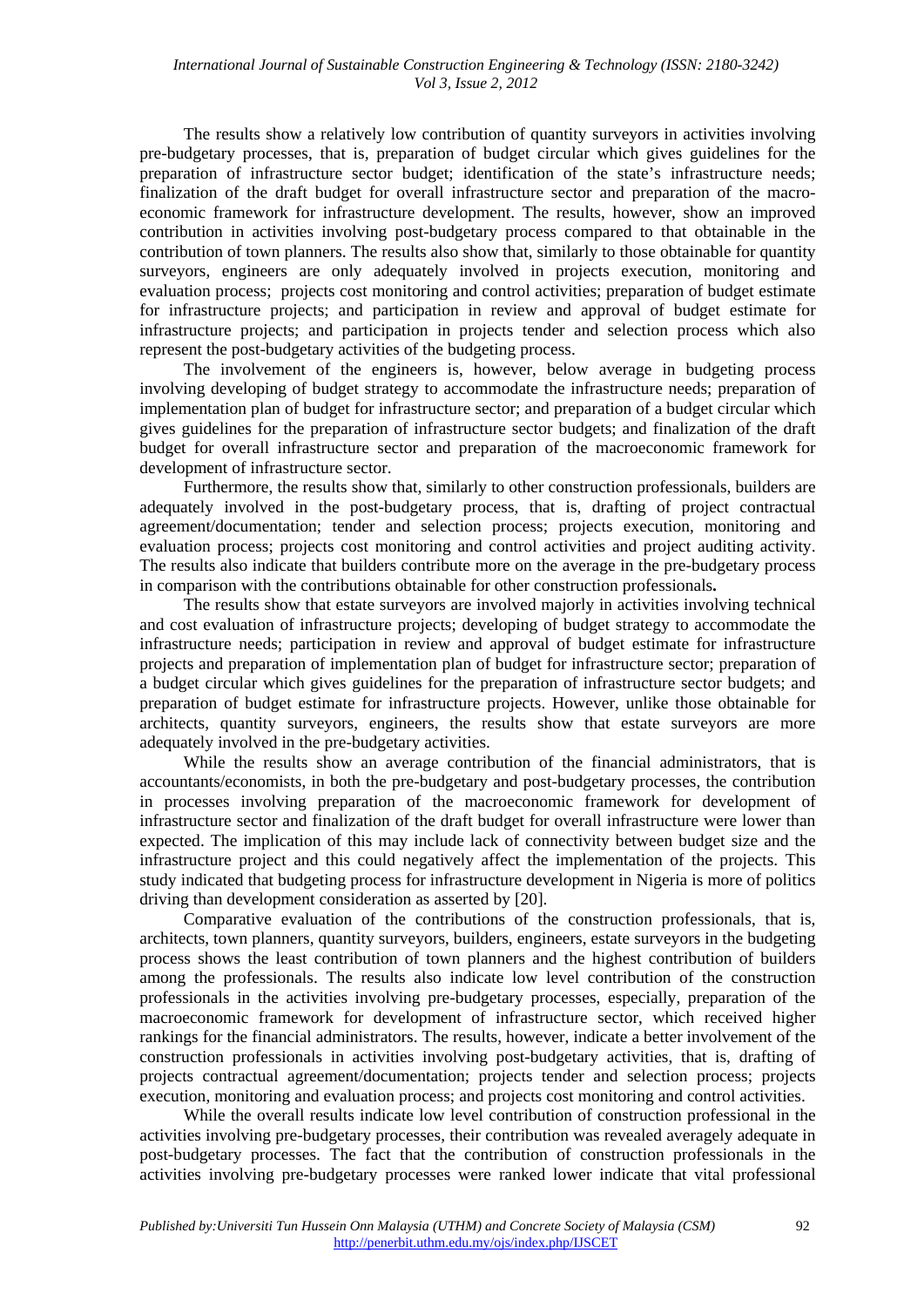inputs of these professionals are not adequately incorporated in preparation of the macro-economic framework for development of infrastructure sector; identification the state's infrastructural need; technical and cost evaluation of infrastructure projects; preparation of budget estimate for infrastructure projects; and preparation of implementation plan of budget for infrastructure sector. This may pose negative implication on success of implementation of projects.

The findings established the assertion by [10] and [11] that construction professionals opinion are not adequately incorporated in budgeting process for infrastructure development which suggest the budgeting process is dominated by political executive opinion by which this poses as a significant factor affecting the implementation of infrastructure projects in Nigeria. The result also revealed a low level contribution of the construction professionals in preparation of macro-economic framework for the infrastructure sector. This suggests that this process is either not incorporated in the infrastructure development process in the state or the process is dominated by the political executive input, or better corroborate the reports by the [21] on infrastructure development in Nigeria which identified the absence of macro-economic framework as significant problem of budgeting process and implementation of infrastructure projects in Nigeria.

# **5.0 IDEA OF 'INFRASTRUCTURE WORKSHOP'**

In an attempt to enhance the participation of construction professionals in budgeting for infrastructure development in the state, the idea of 'infrastructure workshop' was suggested in this study. This was subjected to empirical test of acceptance. The idea is conceived to mean workshop comprising representation of construction professionals, financial administrators and political executives specifically organised in the last quarter of the year to brainstorm on issues relating to infrastructure budget of next fiscal year. These issues among others would include identification of the state infrastructure demand/need, technical evaluation of the projects, cost assessment of the projects to enhance connectivity between the projects and budget, consideration of the state revenue and allocation intended for infrastructure development projects, identification of projects demanding urgent attention that could be incorporated in the budget, and cost/benefit analysis of the projects among others. The response rate obtained on the acceptance of the idea was presented in table 3 below.

In Table 3, respondents were asked to show the level at which the respondents agree to the ideal of infrastructure workshop in enhancing budgetary allocation for infrastructure development in the State. From the table, 38.89 % indicated strong agreement while 33.33% indicated agreement. Eighteen respondents (25.00%) were neither agreed nor disagreed, while only 2.78% considered the ideal a needless approach. This result shows that the idea is very acceptable to the respondents and they were of the opinion that it could significantly improve budgetary allocation to infrastructural development in the state and hence ensure performing budget.

| <b>Level of Agreement</b> | <b>Frequency</b> | Percentage $(\% )$ |
|---------------------------|------------------|--------------------|
| <b>Strongly Agree</b>     | 28               | 38.89              |
| Agree                     | 24               | 33.33              |
| Neutrality                | 18               | 25.00              |
| Disagree                  |                  | 2.78               |
| <b>Strongly Disagree</b>  |                  | 0.00               |
| <b>Total</b>              | 72               | 100.00             |

| <b>Table 3:</b> Respondents Acceptance of an Infrastructure Workshop |  |  |  |
|----------------------------------------------------------------------|--|--|--|
|----------------------------------------------------------------------|--|--|--|

**Source**: Author's Field Survey (2010)

#### **6.0 CONCLUSION**

The study indicated adequate contribution in activities involving pre-budgetary technical and cost evaluation of infrastructure projects as well as review and approval of budget estimate for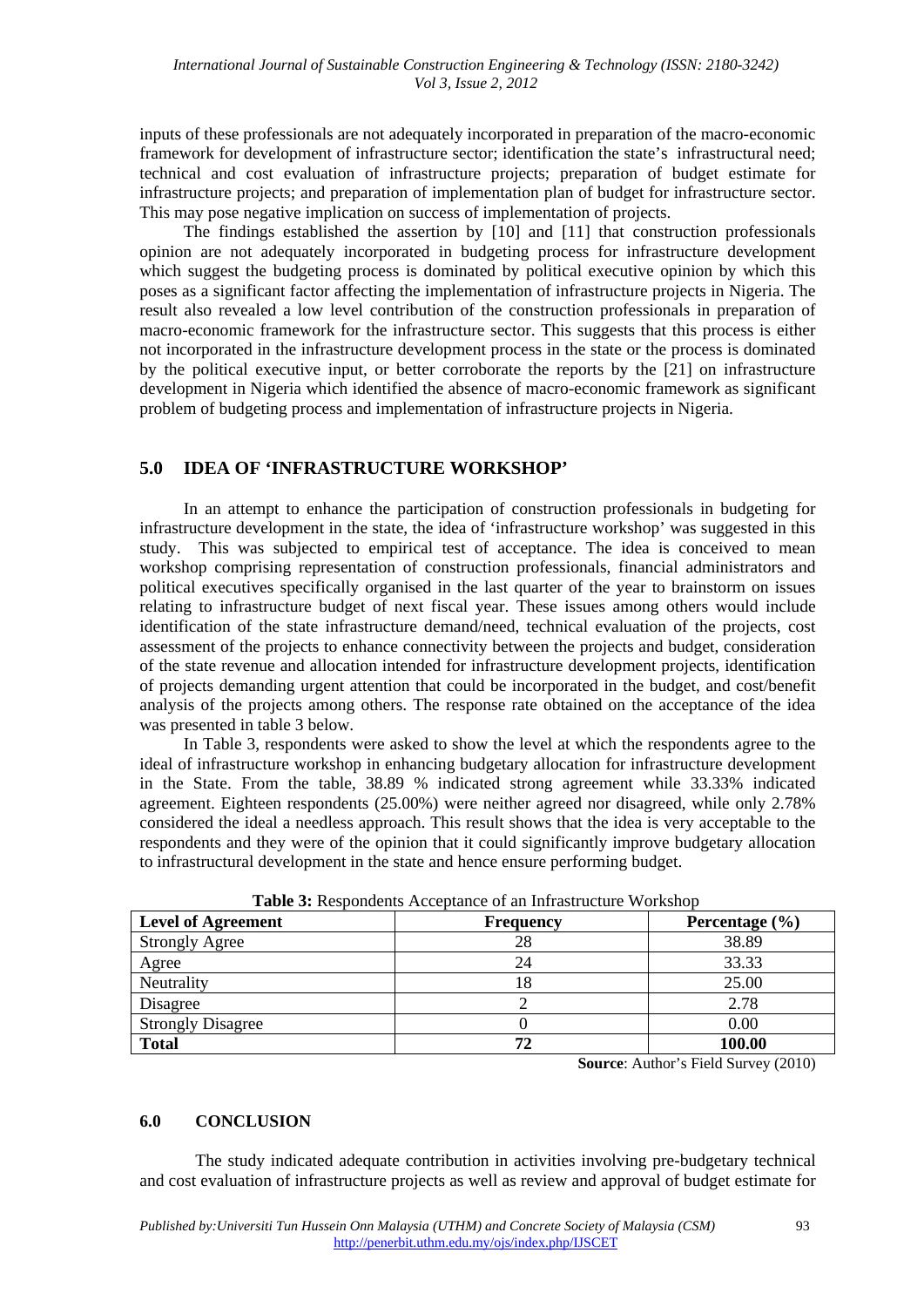infrastructure projects. This is very good for infrastructural development as the involvement of construction professionals in these activities could enhance better connectivity between budget and the infrastructural projects. The results, however, only indicated a progressive trend in the activities involving pre-budgetary process. While the contributions of financial administrators were ranked higher in the activities involving pre-budgetary process, this is expected. The fact that the contribution of construction professionals were ranked low in the activities involving prebudgetary processes indicated that vital professional inputs of these professionals are neglected in preparation of the macro-economic framework for development of infrastructure sector; identification the state's infrastructure needs; technical and cost evaluation of infrastructure projects; preparation of budget estimate for infrastructure projects; and preparation of implementation plan of budget for infrastructure sector. This may pose negative implication on the successful of implementation of projects as evident from cases of abandoned and suspended infrastructural projects budgeted for execution within the period under study.

Moreover, the study shows an average contribution in processes involving preparation of the macroeconomic framework for development of infrastructure sector; and finalization of the draft budget for overall infrastructure development were lower than expected for financial administrators. These levels of contribution could be responsible for poor level implementation of infrastructural projects in the state. This study indicated that budgeting process for infrastructure development in Nigeria is more of politics driving than development consideration. The low professionals' contribution obtainable in activities like preparation of the macro-economic framework for development of infrastructure sector and preparation of implementation plan of budget for infrastructure indicated that the political executive' opinion dominates sensitive aspect of infrastructure budgeting process. The dominance of political executive's opinion in the stages like projects' identification and citation may be less significant to projects implementation. From politics view point, the political executive' prerogative on these stages could probably be influenced by their political manifesto and campaign programme.

In summary, the budgeting process for infrastructure development in Nigeria indicated that majority of projects budgeted for execution lack serious technical evaluation and cost assessment as a result of inadequate professional involvement. This could be adduced to be a significant problem of implementation of public financed infrastructure projects in Nigeria. It is thus imperative that a rethinking in budgeting for infrastructure should be considered. It is suggested that the dominance of political influence should be restricted to project identification and citation while more technical stages of the budgeting process should be left to related professionals to make their input. The study recommends the use of infrastructure workshop in addressing budgeting and developmental issues relating to infrastructure in the state. Further studies are also suggested on other factors affecting the implementation of public financed infrastructure in a developing economy.

#### **REFERENCES**

[1] Adewoye, O.O., (2007), "Human Capacity Building in Engineering Infrastructure", A paper Presented at the International Conference and Annual General Meeting of the Nigeria Society of Engineer, International Conference Center, Abuja, 4<sup>th</sup> Dec., 2007.

[2] Opawole, A. Jagboro, G.O. and Babatunde, S.O. (2011a), "Factors Influencing the Implementation of Public Infrastructure in Nigeria", Global Journal of Researches in Engineering, Vol. 11(6), pages: 29-38.

[3] Adegoke O. J., Olaleye A. and Araloyin F.M. (2010), "An Examination Of The Need For Public Private Partnership In The Provision Of Urban Infrastructure In Lagos Metropolis", Ife Journal of Environmental Design and Management, Vol. 4 (1), pages: 76-109.

[4] Awodele, O.A, Ogunsemi, D.R. and Adeniyi, O.O. (2012), "An Appraisal of Private Sector Participation in Infrastructure Development in the Nigerian Construction Industry: Lagos State as a Case Study", Journal of the Nigerian Institute of Quantity Surveyors, Vol. 1 (1), pages: 20-32.